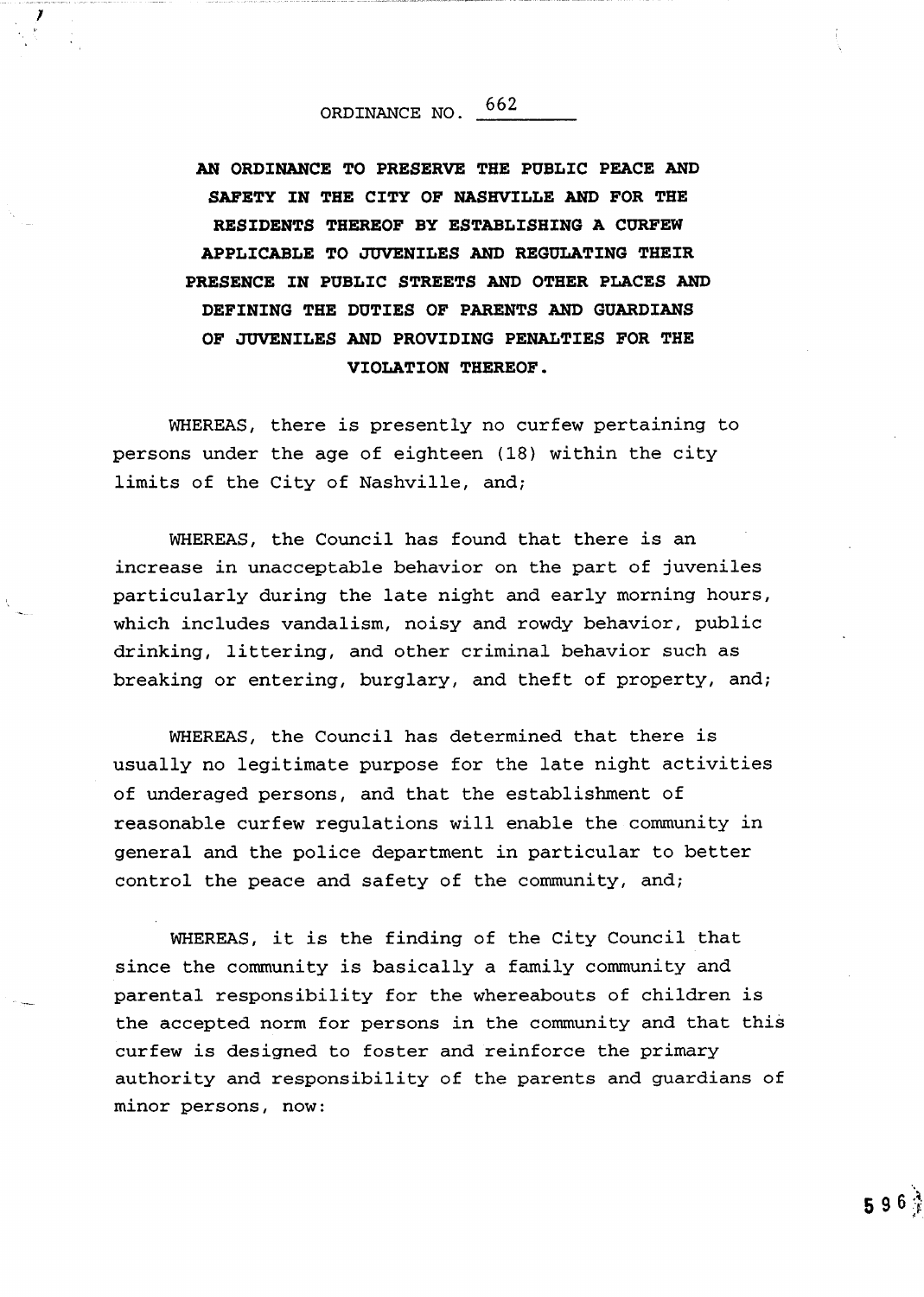BE IT HEREBY ORDAINED BY THE CITY OF NASHVILLE:

Section 1. FINDING AND PURPOSE: The City Council of the City of Nashville hereby finds there has been a significant breakdown in the supervision normally provided by certain parents and guidance for juveniles under eighteen <sup>18</sup> years of age resulting in juveniles being involved in a wide range of unacceptable behavior particularly during the late night and early morning hours, and that a curfew with reasonable hours combined with consequences for both parents and juveniles violating the curfew will better enable this community and the law enforcement to maintain the peace and safety of the community

Section 2. DEFINITIONS: For the purposes of the Curfew Ordinance the following terms, phrases, words and their derivations shall have the meaning given herein. The word "shall" is always mandatory and not merely directory.

(a) Juvenile or minor is any person under the age of eighteen (18).

b) <u>Parent</u> is any person having custody of a juvenile (b) <u>Parent</u> is any person having custody of a j<br>i) as a natural or adoptive parent, (ii) as a legal (1) as a natural or adoptive parent, (11) as a legal<br>guardian, (iii) as a person who stands in *loco parentis* iv) as a person to whom legal custody has been given by order of a court of competent jurisdiction

 $(c)$  Remain means to stay behind, to tarry and to stay unnecessarily upon the streets, including the congregating of groups (or of interacting minors) totaling three or more persons in which any juvenile involved would not be using the streets for ordinary or serious purposes such as mere passage or going home. Several exceptions are expressly defined in this Ordinance so that this is not a mere prohibition of presence of juveniles. More and more exceptions become available with increasing years and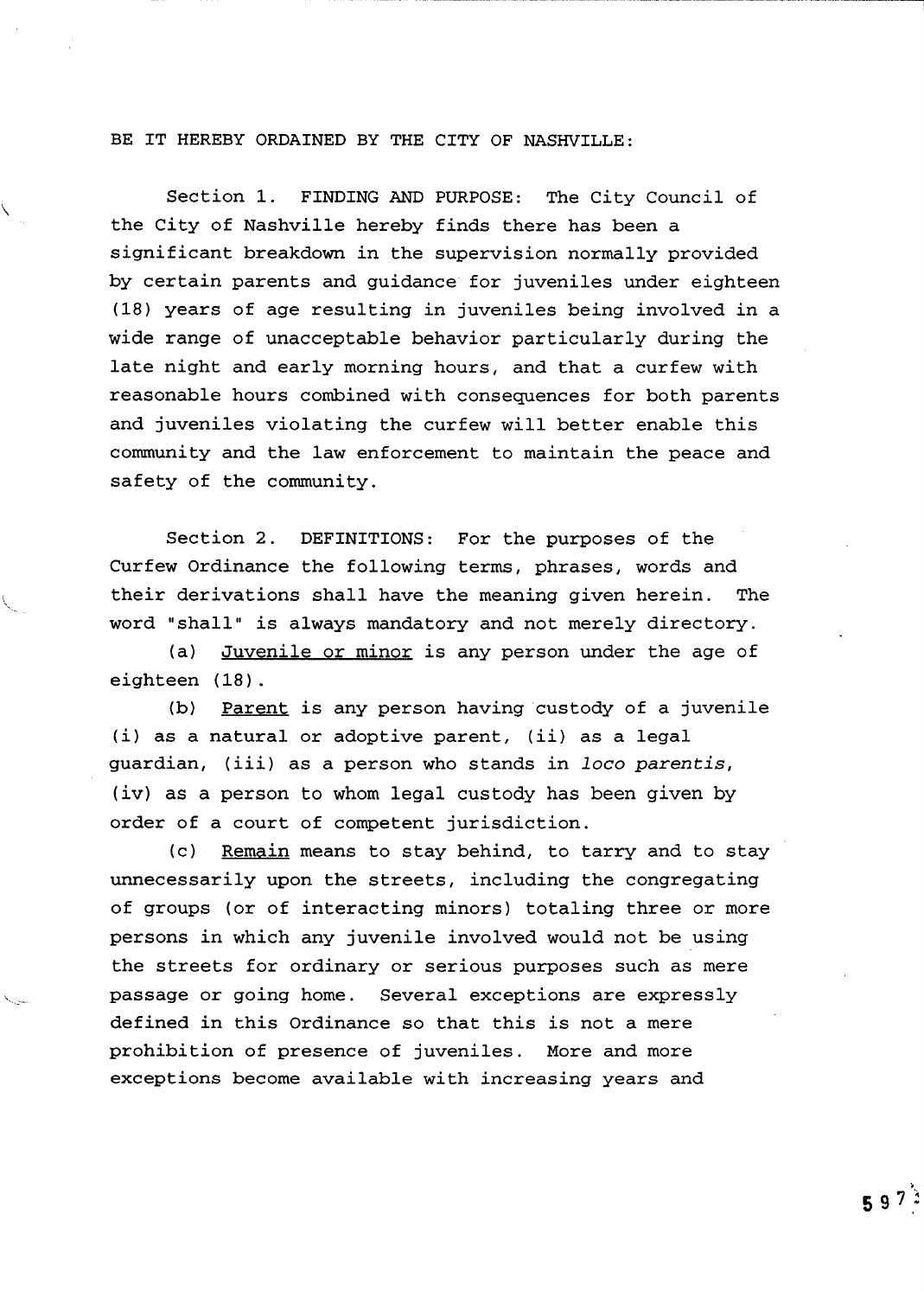(c) When exercising First Amendment rights protected by the United States Constitution, such as the free exercise of religion, freedom of speech and the right of such exercise by first delivering to the Chief of Police, at the Police Department on Main Street, a written communication, signed by the juvenile and countersigned, by a parent of the juvenile with their home address and telephone number, specifying when, where and in what manner the juvenile will be on the streets at night (during hours when the Curfew Ordinance is otherwise applicable to said minor) in the exercise of <sup>a</sup> First Amendment right

(d) In case of reasonable necessity for a juvenile remaining on the streets, but only after the juvenile's parent has communicated to the person designated by the Chief of Police to receive such notifications the facts establishing the reasonable necessity relating to specified streets at <sup>a</sup> designated time for a described purpose including points of origin and destination. A copy of the communication, or of the police record thereof, duly certified by the Chief of Police to be correct, with an appropriate notation of the time it was received and of the names and addresses of the parent and juvenile shall be admissible evidence

(e) When returning home from and within one  $(1)$  hour after the termination of <sup>a</sup> school or city sponsored activity, or an activity of a religious or other voluntary association, thus encouraging, as in other exceptional situations, responsible conduct on the part of juveniles involved in such activities and striking <sup>a</sup> fair balance for any conflicting interests

f When engaging in the duties of bona fide employment or traveling directly, without undue delay or detour from home to the place of employment, or from the place of employment to the home

<sup>5</sup> 9 9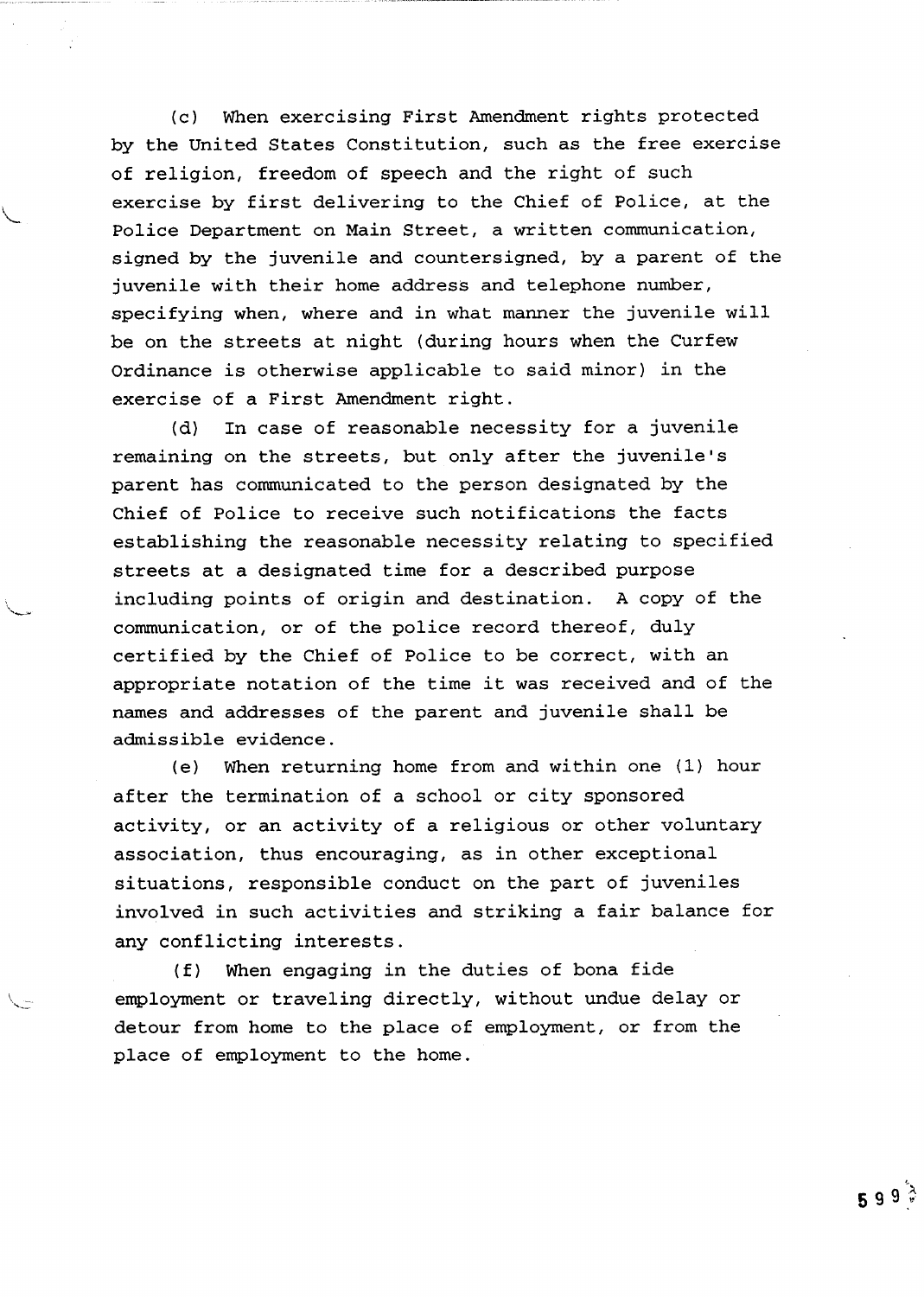$(q)$  When the minor is in a motor vehicle for the purpose of interstate travel, either through, beginning or ending in Nashville

j

Section 5: PARENTAL RESPONSIBILITY. It shall be unlawful for a parent of <sup>a</sup> juvenile to permit or allow the juvenile to be or remain upon any city street under circumstances not constituting an exception to, or otherwise beyond the scope of, the Curfew Ordinance. This ordinance is intended to hold neglectful or careless parents to <sup>a</sup> reasonable community standard of parental responsibility through an objective test. It shall be no defense that a parent was indifferent to the activities or conduct or whereabouts of such juvenile.

(a) Police procedures shall be refined in light of experience and may provide that the police officer may deliver to a parent or guardian thereof a juvenile under appropriate circumstances

(b) When a parent or quardian has come to take charge of the juvenile, and the appropriate information has been recorded, the juvenile shall be released to the custody of such parent. If the parent cannot be located or fails to take charge of the juvenile, then the juvenile shall be released in accordance with Arkansas and federal law

 $(c)$  In the case of a first violation by a juvenile, the Police Department shall by certified mail or direct service, send and/or deliver to a parent written notice of the violation with a warning that any subsequent violation will result in full enforcement of the Curfew Ordinance, including enforcement of parental responsibility and of applicable penalties

Section 6. ENFORCEMENT PROCEDURE: If a police officer reasonably believes that a juvenile is on the streets in violation of the Curfew Ordinance, the officer shall notify the juvenile that he or she is in violation of the ordinance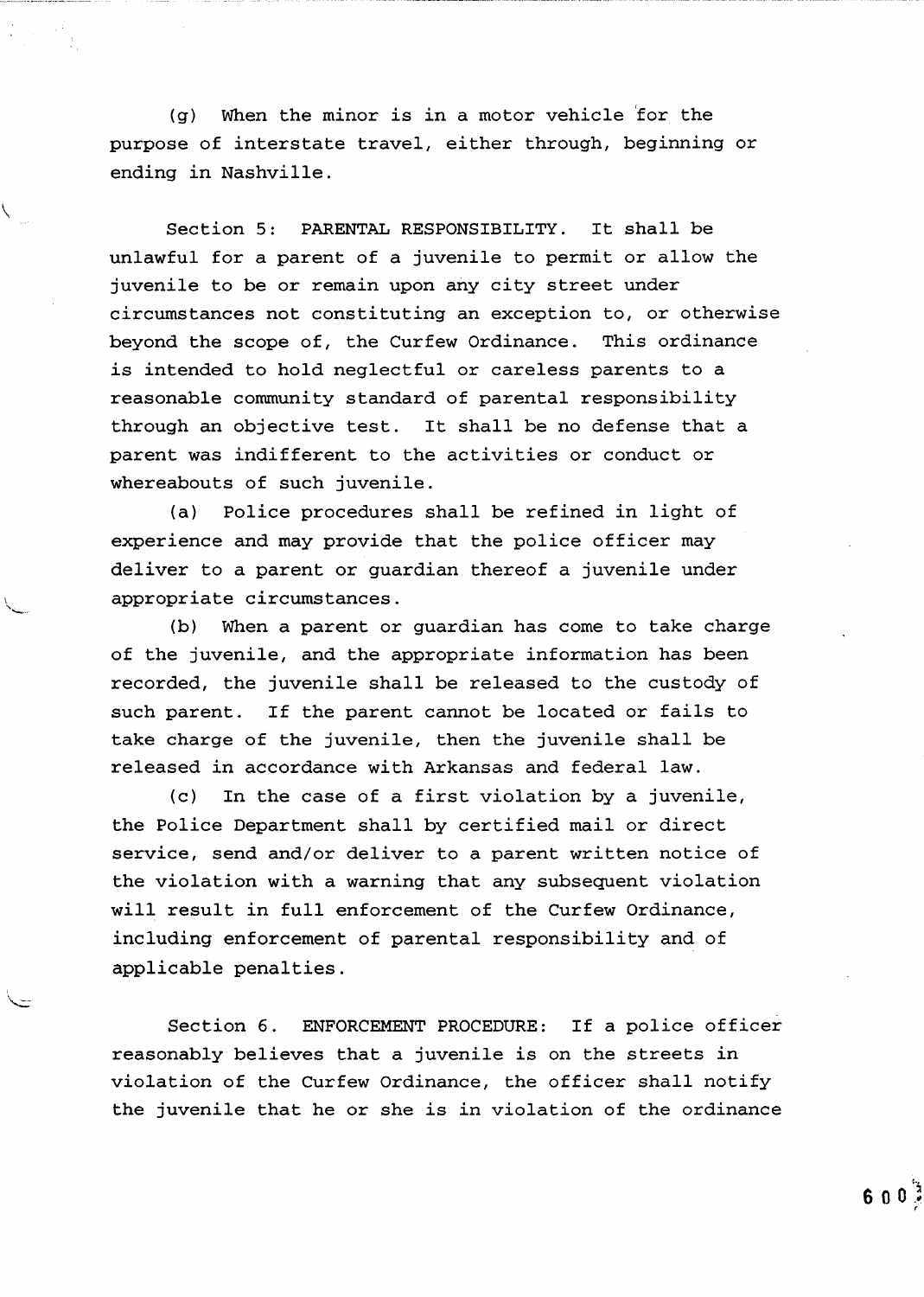and shall require the juvenile to provide his or her name, address and telephone number and how to contact his or her parent or guardian

In determining the age of the juvenile and in the absence of convincing evidence, a police officer shall use his best judgment in determining age

## Section 7. PENALTIES:

(a) If, after the warning notice pursuant to Section 5 of a first violation by a juvenile, a parent violates Section <sup>6</sup> in connection with a second violation by the juvenile), this shall be treated as a first offense by the parent. For parental offenses, a parent may be fined not less than \$100.00, nor more than \$500.00.

(b) Any juvenile who shall violate any of the provisions of the curfew ordinance more than three times shall be reported by the Chief of Police to the juvenile authorities as <sup>a</sup> juvenile in need of supervision and the Chief of Police shall refer the matter to the Howard County Prosecuting Attorney and/or the Arkansas Department of Human Services and/or other appropriate authorities.

Section 8. CONSTRUCTION: Severability is intended throughout and within the provisions of this Curfew Ordinance. If any provision, including any exception, part, phrase, or term, or the application thereof to any person or circumstances is held invalid, the application to other persons or circumstances shall not be affected thereby and the validity of the Curfew Ordinance in any and all other respects shall not be affected thereby

Section 9. DATES OF OPERATION: In order to allow implementation of administrative procedures and requirements of this Ordinance by the Police Department, the first date and time of the curfew to be enforced will be on the 1st day of September, 1994.

 $60V<sup>3</sup>$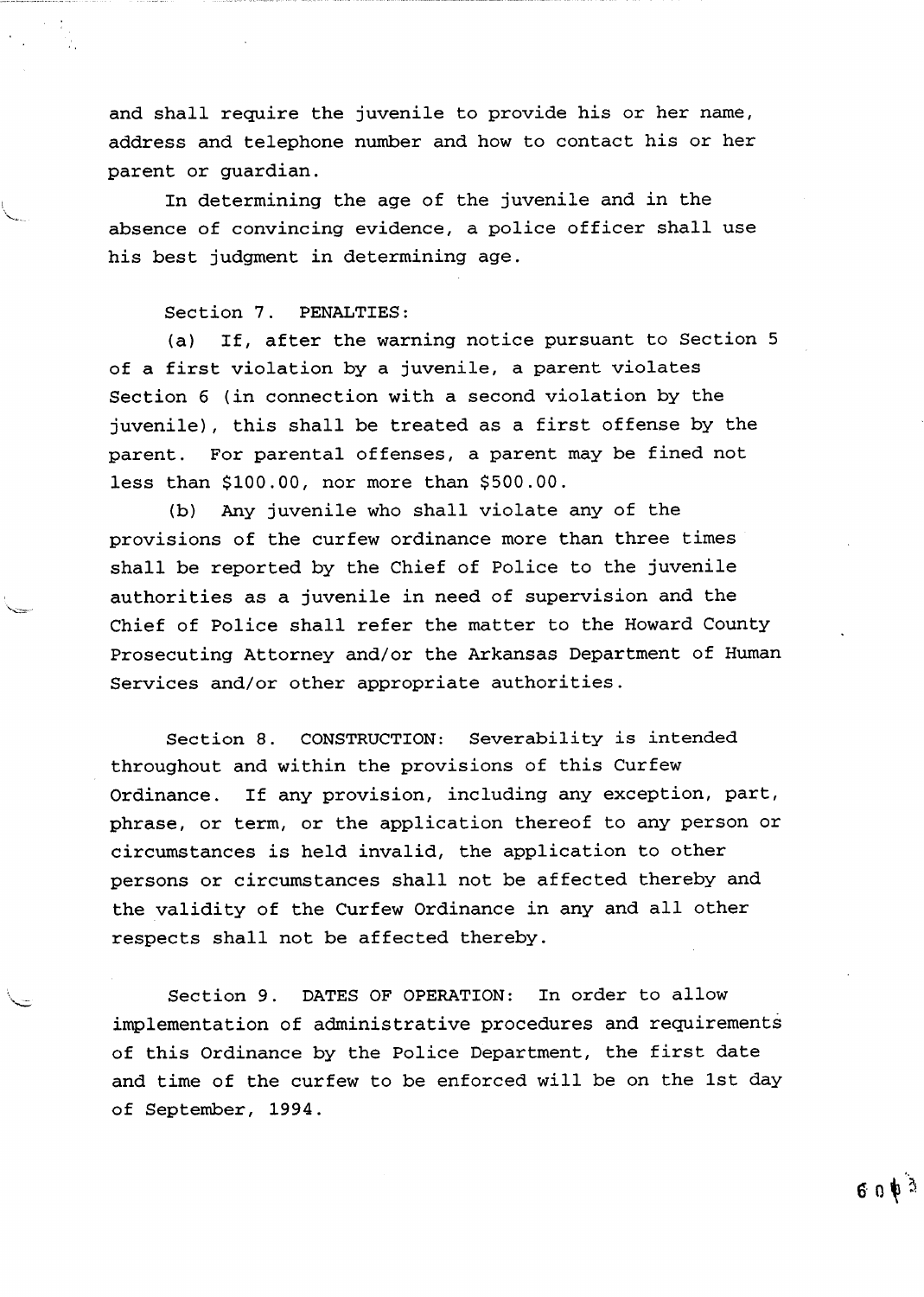advancing maturity as appropriate in the interest of reasonable regulations

 $\mathcal{L}$ 

 $(d)$  Street is a way or place, of whatever nature, open to the use of the public as a matter of right for purposes of vehicular travel or in the case of a sidewalk thereof for pedestrian travel. The term street includes that legal right of way, including but not limited to traffic lanes, the curb, the sidewalks whether paved or unpaved, and any grass plots or other grounds found within the legal right of way of street. Ther term street applies irrespective of what it be called or formally named, whether alley, avenue, court, road or otherwise. Ther term street shall also include shopping centers, parking lots, parks, playgrounds, public buildings, the common areas of public housing developments, and similar areas that are open to the use of the public

Section 3: CURFEW FOR JUVENILES. It shall be unlawful for any person seventeen (17) or less years of age [under eighteen  $(18)$  to be or remain in or upon the streets within the City of Nashville at night during the period ending at  $5:00$  A.M. and beginning

(a) At  $12:00$  Midnight on Friday and Saturday nights, and

 $(b)$  10:00 P.M. on all other nights.

Section 4: EXCEPTIONS. In the following exceptional cases <sup>a</sup> minor on <sup>a</sup> City street during the nocturnal hours proscribed for minors shall not however, be considered in violation of the Curfew Ordinance

 $(a)$  When accompanied by a parent of such minor.

(b) When accompanied by an adult, at least 21 years of age, who is not the parent and who is authorized by a parent of such minor to take said parent's place in accompanying said minor for a designated period of time and purpose within a specified area